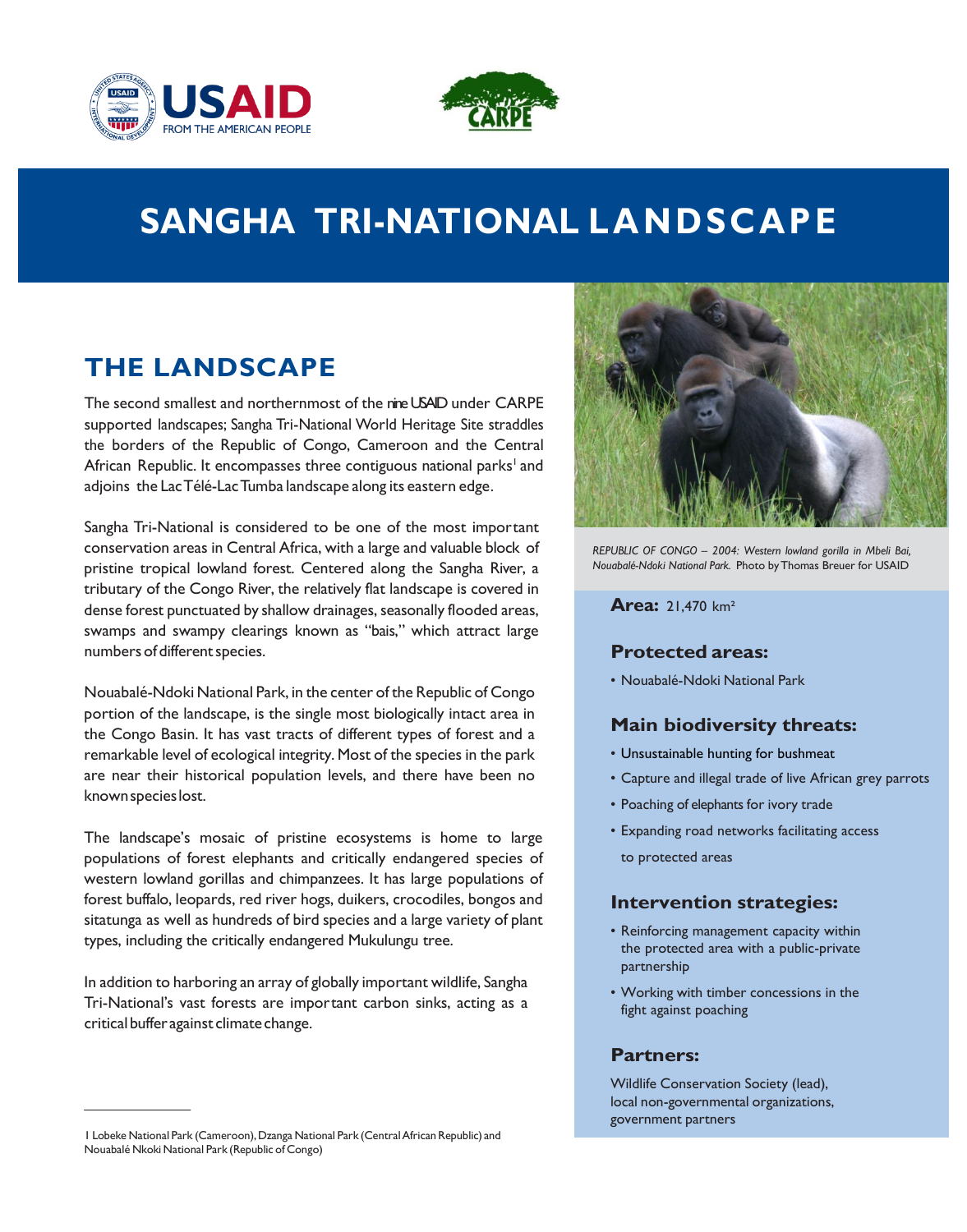# **THREATS**

 Although population density is low, the Sangha Tri- National is increasingly being threatened by poaching grey parrots and unsustainable hunting for bushmeat. Poaching for ivory is largely fueled by growing demand in Asia, coupled with a thriving illegal market that can pay high prices. African Grey Parrots (Psittacus declines throughout their range due to years of unsustainable harvest and trade for the pet industry, as well as increasing habitat loss. The Illegal hunting of bushmeat commercialization, a lack of alternatives sources of protein, poverty and widespread unemployment. for ivory, the capture and illegal trade of live African erithacus) have experienced marked population is primarily due to increased

 These threats are exacerbated by a growing network of roads in forest concessions that provide access to the landscape, allowing poachers, hunters and illegal logging operations to exploit new areas.

 As the transportation system continues to develop, future logging and mining operations, along with commercial agriculture, could also pose additional threats as more of Sangha Tri-National is opened to commercial ventures.

# **CAFEC at a glance**

 USAID's Central Africa Forest Ecosystems Conservation (CAFEC) program focuses on sustainable forest management, wildlife conservation and REDD+ activities in nine carbon-rich, biologically sensitive and diverse natural forest landscapes covering 32 million hectares of land; spread of covering four countries, especially the Democratic Republic of the Congo, the Republic of Congo, the Central Africa Republic and the Rwanda.

 CAFEC and the Environmental Monitoring and Policy Support environmental policies and regulations, builds capacity of public and private institutions to support conservation of forest and biodiversity, and boosts the quality and scope of conservation management, climate change mitigation efforts, and data collection to maintain the ecological integrity of the humid forest ecosystem of the Congo (EMAPS) program, which improves Basin.

 The CAFEC and EMAPS program are interdependent. The information collected and shared through the local efforts of CAFEC informs national and regional policy work, while improved policies supported under EMAPS allows for better conservation efforts and land use management at the local landscape level. These programs align with and contribute to the Presidential Initiative on Global Climate Change and the National Strategy for Combatting Wildlife Trafficking (CWT).



#### **MAP KEY**

**Protected Area** 

**CARPE Priority Area** cz

#### **USAID Supported Landscapes**

- 1 Tri-National Sangha
- 2 Léconi-Batéké-Léfini
- 3 Lac Télé-Lac Tumba
- 4 Salonga-Lukenie-Sankuru
- 5 Maringa-Lopori-Wamba
- 6 Maiko-Tayna-Kahuzi-Biega
- 7 Ituri-Epulu-Aru
- 8 Virunga
- 9 Garamba-Chinko

USAID DRC, Sep. 2017 / Map Reference: RDRC-CP004-0248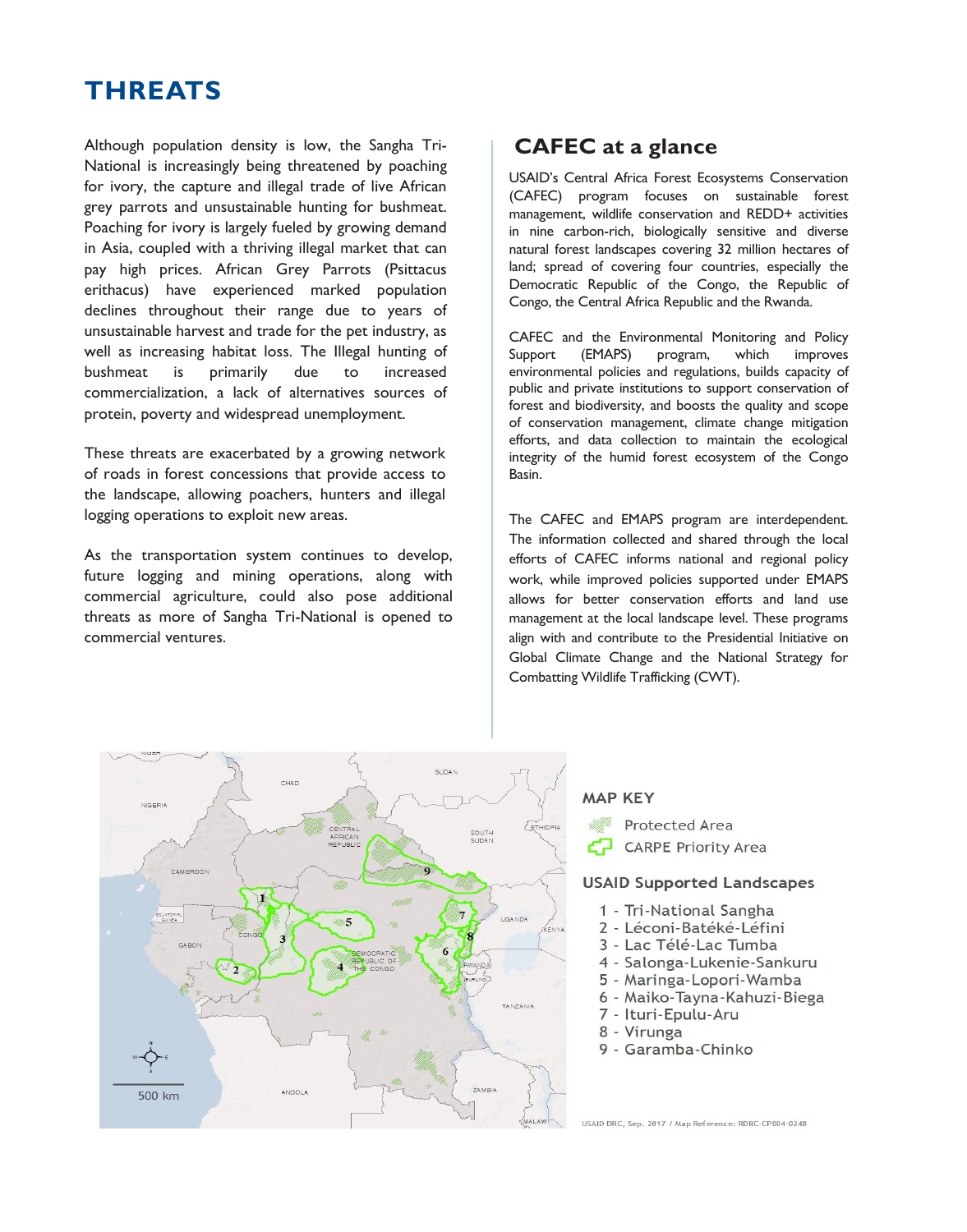# **INTERVENTION STRATEGIES**

 USAID's CARPE implementing partners are working to ensure conservation of Sangha Tri-National's biodiversity and carbon stocks by supporting the effective management and protection of Nouabalé-Ndoki National Park and the surroundingforest concessions.

 A key approach is the establishment of a public-private partnership – the Nouabalé-Ndoki Foundation – to formalize the relationships between forest residents, government agencies and conservation organizations. The foundation is based on a new, innovative governance structure that delegates the majority of park management authority to the Wildlife Conservation Society, which has the resources and experience to implement efficient and effective systems.

 Local communities are also actively engaged to develop more sustainable livelihood approaches, suchasintroducing alternative protein sources to reduce dependency on bushmeat, working with logging companies to import products to reduce reliance on other forest resources and developing an eco-tourism industry to create jobs and generate income.

 Poaching and illegal hunting are being reduced through the ongoing recruitment and training of rangers, the use of SMART (Spatial Monitoring and Reporting Tool) technology and better provisions and equipment to support patrols. This work is complemented by improved monitoring of wildlife crime cases in the courts to ensure that those arrested are effectively prosecuted. In forest concessions, a new partnership initiative with a Congolese logging company and the Congolese



 *Landsat composite image courtesy of the University of Maryland* 

 government is working to implement improved management plans. The project is providing eco-guards to patrol the concessions, conducting roadblocks to check vehicles for forest bushmeat and monitoring the collection and sale of bushmeat by distributors in both rural communitiesand surrounding towns.